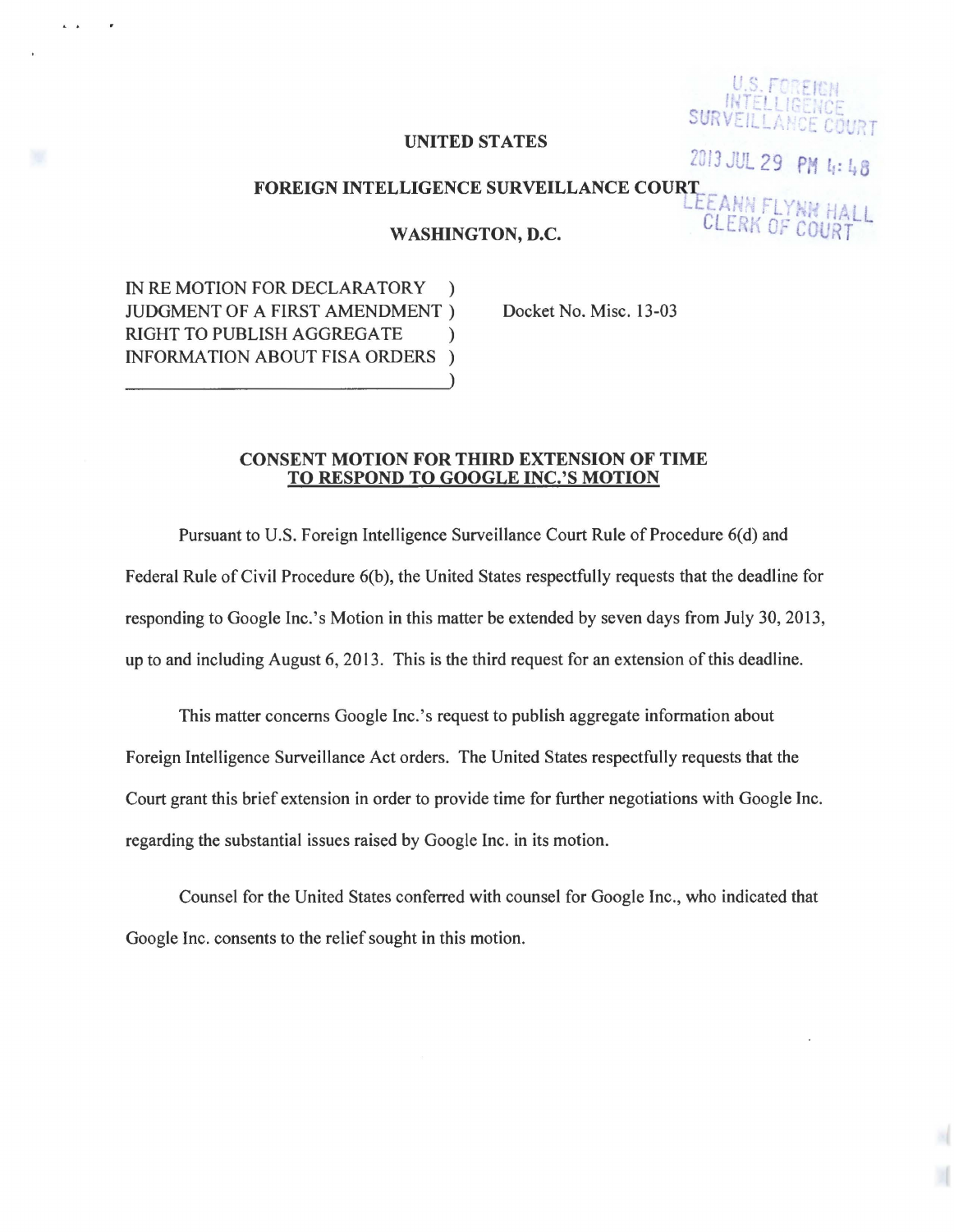$\ddot{\phantom{a}}$ 

July 29, 2013 Respectfully submitted,

JOHN P. CARLIN Acting Assistant Attorney General for National Security

TASHINA GAUHAR Deputy Assistant Attorney General

tterson

JEFFREY M. SMITH NICHOLAS J. PATTERSON U.S. Department of Justice National Security Division 950 Pennsylvania Ave., N.W. Washington, D.C. 20530 Phone: (202) 514-5600 Fax: (202) 514-8053

*Attorneys for the United States of America*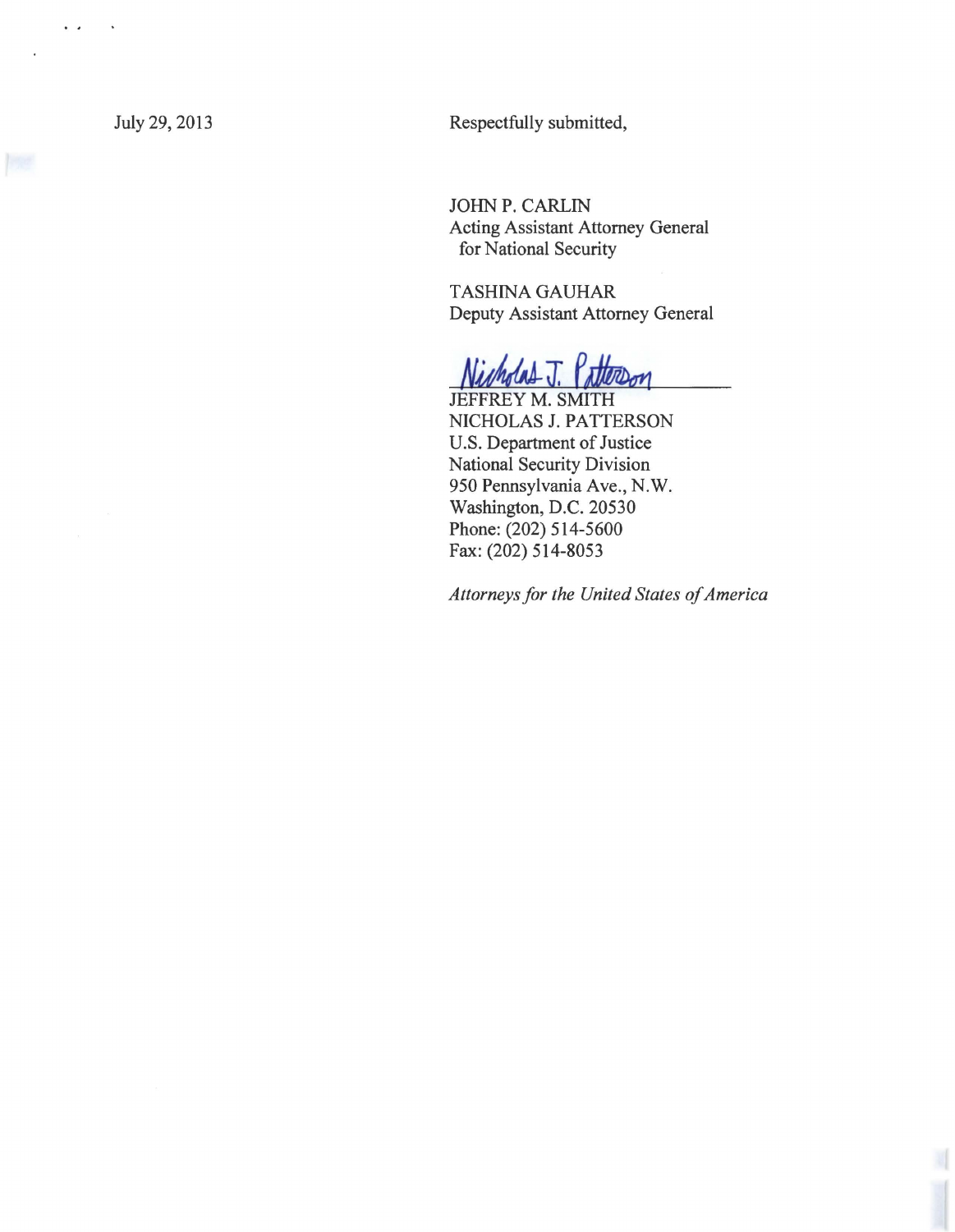# CERTIFICATE OF SERVICE

I hereby certify that a true copy of the Consent Motion for Third Extension of Time to Respond to Google Inc.'s Motion was served via Federal Express and email on this 29th day of July, 2013,

addressed to:

• #

Albert Gidari Perkins Coie LLP 1201 Third Avenue, Suite 4900 Seattle, WA 98101

Wenner J. allellen Nicholas J. Patterson